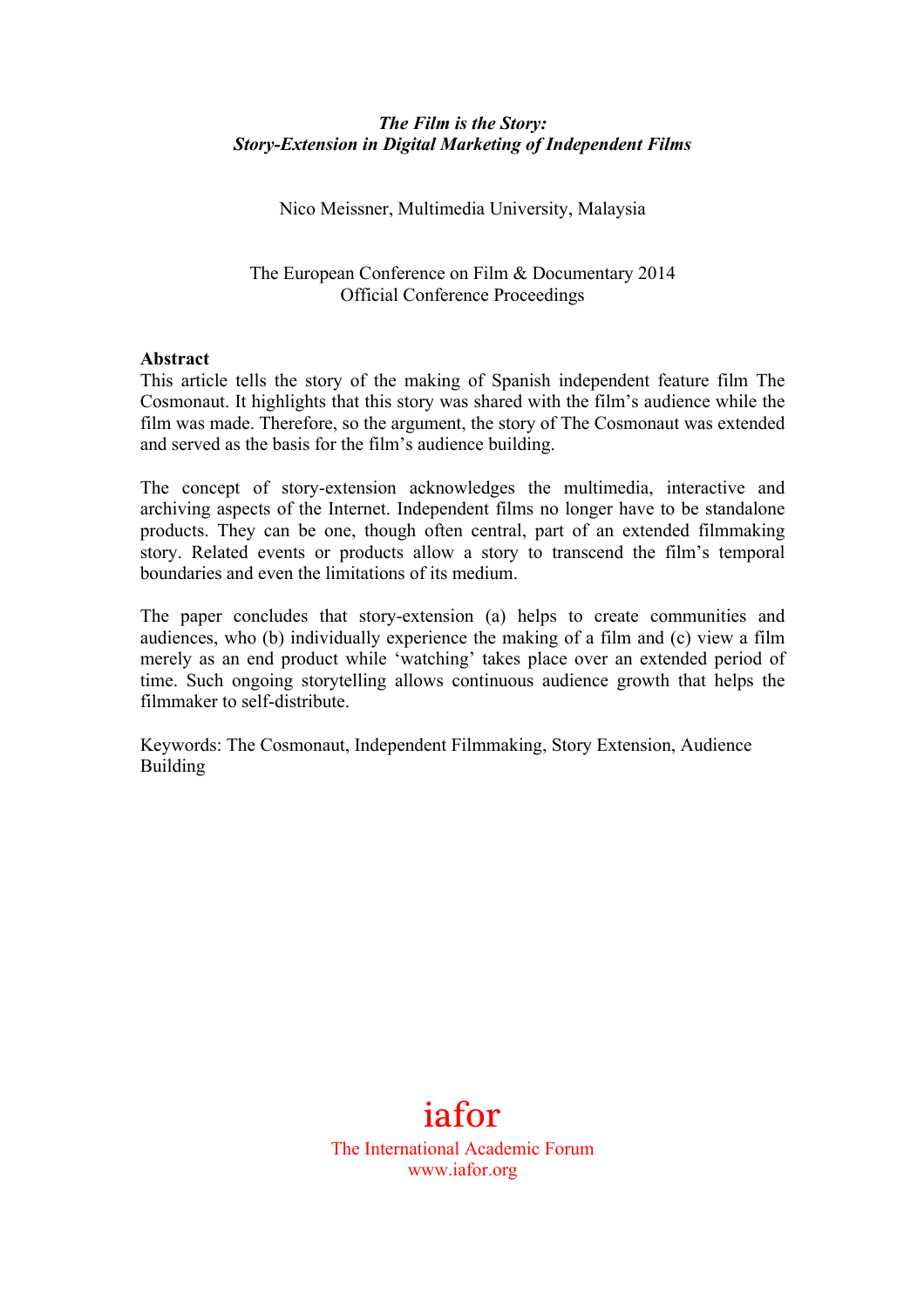## **Introduction**

Independent films have always found themselves at the margins, most even completely outside of popular film culture. Traditionally, only a small number of filmmaking centers controlled film production, distribution and exhibition. Expensive production and exhibition equipment limited filmmaking to a select few.

Digital media and the Internet are often celebrated for popularizing independent filmmaking. Making and sharing films has become almost as normal as reading and writing. This has created what some have termed 'truly' independent filmmaking, with individual filmmakers not only making films but also independently distributing them to mass audiences via the Internet. Such mass publishing, however, has led to an abundant amount of available small-scale culture on the Internet (Hesmondhalgh, 2007). Findability becomes a critical problem that threatens the promises of popular independent films.

This article uses the case study of Spanish feature-length independent film The Cosmonaut in an attempt to make the argument that applying storytelling principles to the communication around a film and its making in today's digital age may allow formerly niche independent films to access and nurture mass audiences - therefore crossing into popular culture.

# **The Story of The Cosmonaut**

The Cosmonaut is the brainchild of Nicolas Alcala, Carla Rodriguez and Bruno Teixidor of Riot Cinema Collective in Spain. The three met at university when they studied marketing. After graduating, they worked together in advertising, doing small video projects. They had no filmmaking experience prior to making The Cosmonaut.

In 2008 Nicolas and Bruno discussed conspiracy theories of lost cosmonauts. These are popular fictions about the Soviets only reporting successful space flights like the one of Gagarin, but not the unsuccessful ones. These unreported unsuccessful space flights, so the conspiracy theories, would leave some Soviet cosmonauts alive but lost in space. In the same year, Alcala read the book Poetics for Cosmonauts by Henry Pierrot. Inspired by both events, he started to work on a script for a short film about a lost cosmonaut. A short while later, he ultimately decided to make it into his first feature length movie: The Cosmonaut.

What do you need to make a film? You need money. And Riot Cinema Collective got almost obsessed with the theoretical opportunities the Internet offers independent content creators. Their blog starts to discuss the experiences of Radiohead and John Freese, the drummer of Nine Inch Nails, who gave their music albums away for free online and asked people for donations. They celebrated this new freedom as a revolution that empowers independent producers and ends the reign of big media conglomerates. The Cosmonaut was meant to follow these and similar examples and proof that films can be successfully financed and distributed in today's digital age without the help of established media companies.

Enthused by those opportunities, the team devised a document they called The Plan, laying out a financing and distribution approach for The Cosmonaut that centered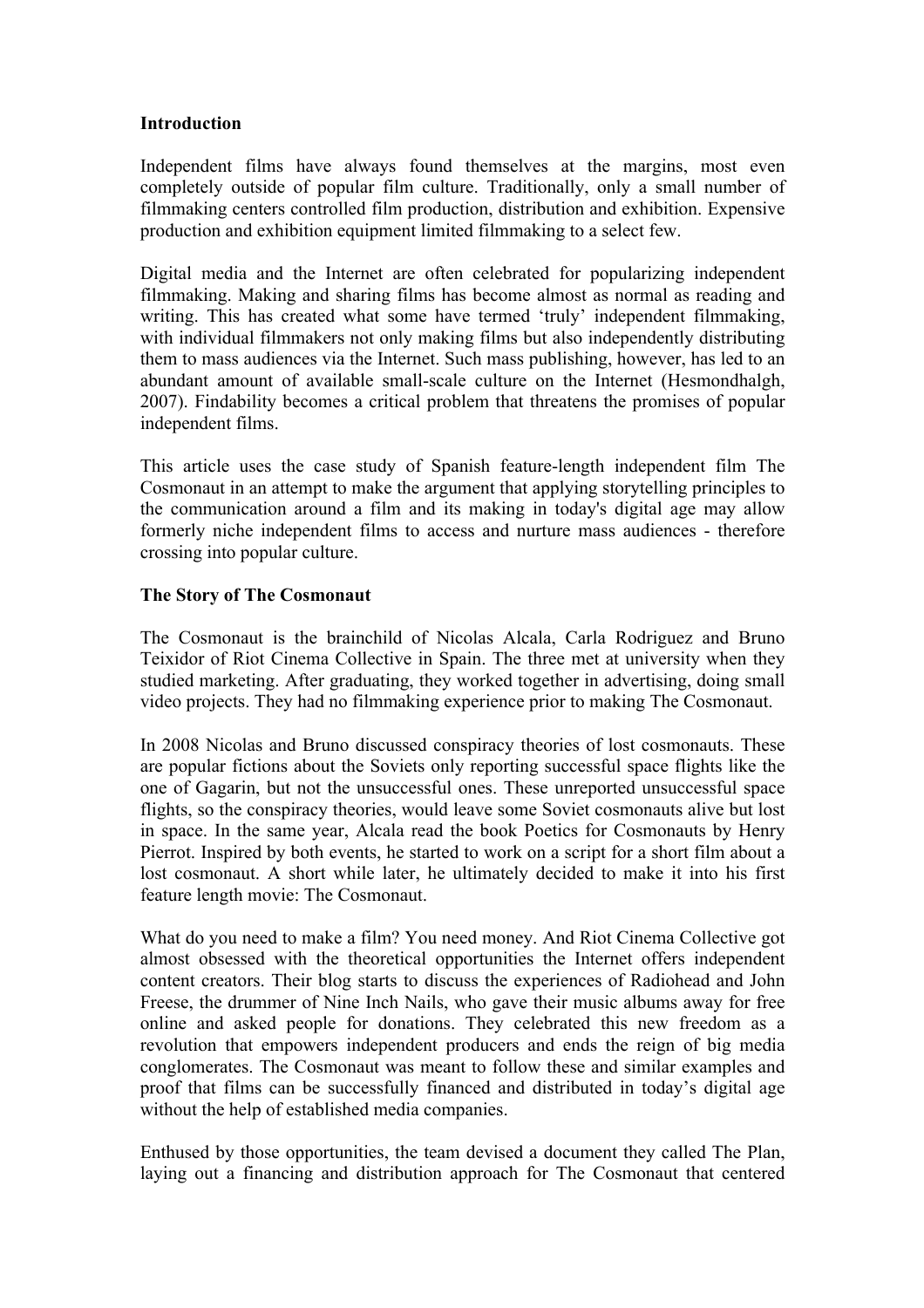around a day-and-date release, crowdfunding and making the film and all its source materials freely available to the public. When the first Plan was published online, The Cosmonaut's budget was 450.000 Euros. This quickly grew to 860.000 Euros. The goal was to use crowdfunding, sponsorship, investors and deferred payments to raise the money. The Cosmonaut was supposed to be different from traditional film productions. The Internet was not seen as the enemy but as an ally:

Until now it was the exhibitor or distributor who decided when and how you had access to the film. The Internet has changed that paradigm and it is now the users who decide how to enjoy the contents. But above all, they decide when. With this in mind we planned on designing a distribution system adapted to this new reality. A system that had the spectator and his needs in mind above all else (N. Alcala, personal communication, 2010).

| <b>AMOUNT NEEDED FOR</b> | <b>ACHIEVED</b> | <b>TO BE ACHIEVED</b> |
|--------------------------|-----------------|-----------------------|
| <b>Salaries</b>          | 82.016.89€      | 220.365,46€           |
| Preproduction            | 46.491,25€      | 18.810,51 €           |
| Filming                  | 257.802,85 €    | $0 \in$               |
| Postproduction           | 69.654,79€      | 110.330,00 €          |
| <b>Distribution</b>      | 25.828,25€      | 28.700,00 €           |
| <b>TOTAL</b>             | 481.794,03€     | 378.205,97€           |

| Achieved so far                                                            |               |                                                         |
|----------------------------------------------------------------------------|---------------|---------------------------------------------------------|
| <b>PROVENANCE</b>                                                          | <b>AMOUNT</b> |                                                         |
| Merchandising                                                              | 138.061,52 €  | Total amount obtained via crowdfunding:<br>398,941,90 € |
| <b>Private investors</b>                                                   | 260,880,38€   |                                                         |
| Awards and others                                                          | 22.906,57€    |                                                         |
| ICAA grant for the use of<br>new technologies in Transmedia                | 99.595,00€    |                                                         |
| Team members who have swapped their<br>salary for an investment percentage | 123.640,27 €  |                                                         |

Figure 1: The Cosmonaut's budget (Riot Cinema Collective, 2012a).

One of the central elements of Riot Cinema's marketing and financing strategy for The Cosmonaut were individual producers and investors. Investors paid a minimum of 1,000 Euros for a portion of the final film's profits. For as little as 2 Euros, everyone could become a producer of the film. Producers would receive a batch, online access to behind the scenes information and a credit in the final film. To recruit producers, Riot Cinema organized Campus Parties, concerts with indie bands and other space-themed promotional events such as Yuri's Nights.

On 28 July 2009, The Cosmonaut got its first 'producer' at a Campus Party in Madrid - Rodrigo Pineda paid 13 Euros. Three days later, the number of producers grew to 100. After another two months, The Cosmonaut welcomed its 1000th producers. On 25 April 2011, the 3000th producers joined the project. In the end, The Cosmonaut had over 4,500 producers.

With marketing and pre-production successfully underway, the first teaser trailer went online in January 2010. The soundtrack for the trailer was provided by Edward Artemyev, who also created the soundtrack for Tarkovsky's Solaris. Following their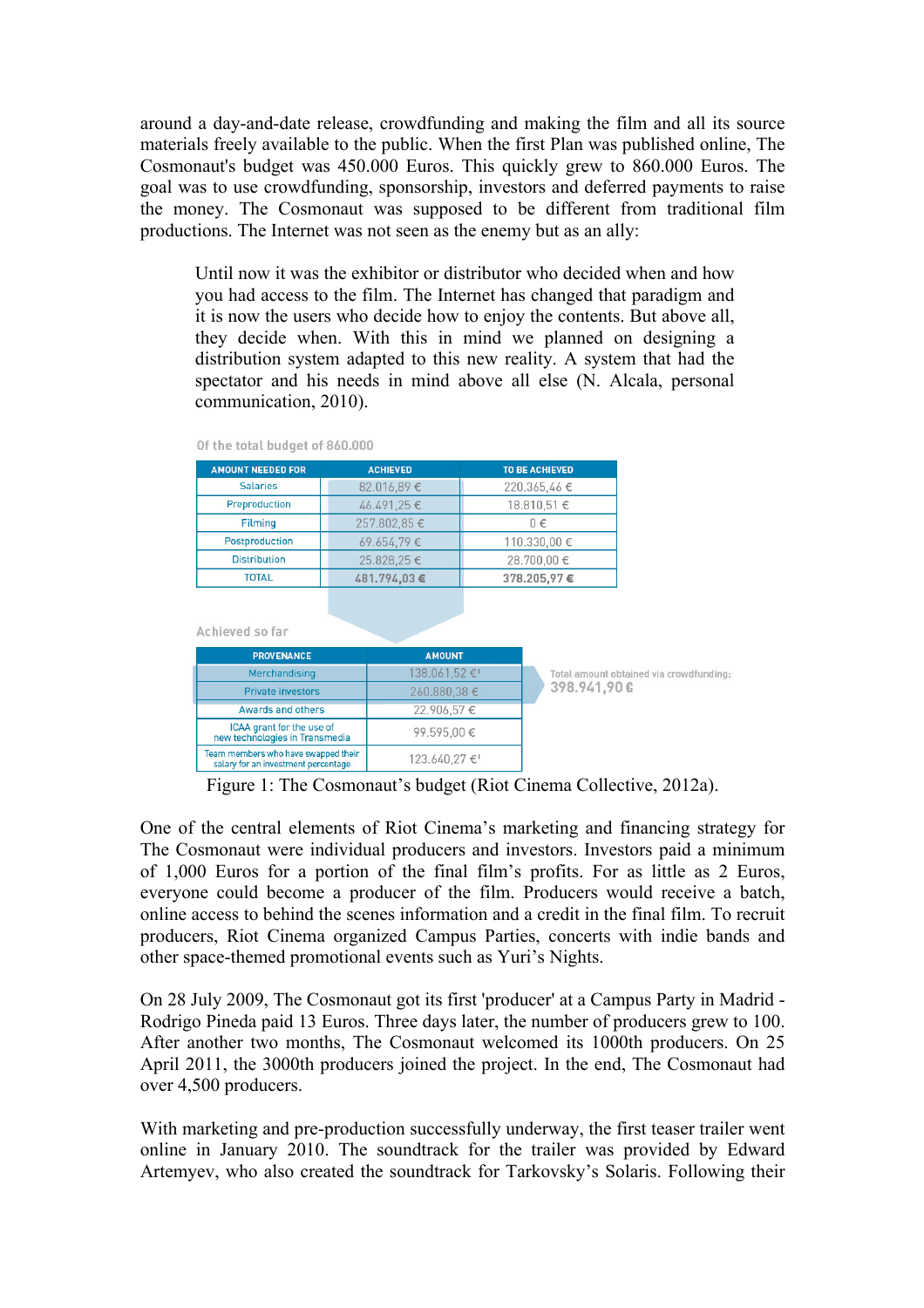approach of openness and inclusiveness, Riot Cinema asked their fans to remix the teaser trailer. The team received over 100 remixes. This number as well as the fact that Edward Artemyev could be convinced to support a project of novice filmmakers, indicate how successful the marketing campaign for The Cosmonaut was at this point and how Riot Cinema was able to convince other people about their dreams and enthuse them for the project.

Riot Cinema continued to make use of the opportunities digital media provides independent content creators. They crowdsourced tasks like location scouting, prop acquisition, extras casting as well as identifying support services and companies through the platform Wreckamovie. Wreckamovie was developed by the people behind fan film project Star Wreck: In the Pirkinning. The platform allows fans to participate in the production of a film, enabling collaborative filmmaking.

On the financing side, Riot Cinema celebrated a huge success in the summer of 2010. After being turned down a year earlier, Riot Cinema received a grant of almost 100,000 Euros from The National Film Board of Spain (ICAA) in August 2010 for the transmedia portion of The Cosmonaut. In addition, in May 2011, Riot Cinema published on their blog that they came to an agreement with the Russian-Latvian coproducer Phenomena Films, supporting them with money and production services.

Three years after the idea for The Cosmonaut was born, Riot Cinema Collective concluded its pre-production. In May 2011, the team went to Latvia to shoot its film. Everything was ready: the production budget was raised, the actors were casted and present, all crew and extras were in Latvia, the team got space suits, props and all the necessary equipment. Everything was set for principle shooting to start on 4 June 2011. But, on 26 May 2011, three weeks after the co-production agreement was announced and one week before the scheduled start of principle shooting, Riot Cinema announced that the co-producer pulled out, leaving a 40,000 Euro financing gap. The crowdfunding campaign Save The Cosmonaut was born. Riot Cinema Collective turned to its supporters - by now a big group of people who either helped to fund the film or just followed it out of interest. Only five days later, on 31 May 2011, the campaign had raised 60,000 Euros. After another ten days, the Save The Cosmonaut campaign had raised 130,000 Euros - 300% of the amount needed; in only two weeks.

Due to the successful campaign, principle shooting could start as scheduled on 4 June 2011. Again the team used the Internet to involve their fans. It live broadcast a number of shooting days through Livestream.com. Seven weeks later, on 22 July 2011, the end of principle photography was announced.

What followed were 20 months of post-production and increased marketing activities. The first official trailer was published in November 2011. On 29 May 2012, Riot Cinema announced: "We have finished the editing!" (Riot Cinema Collective, 2012b). A number of magazine articles, festival announcements, conference presentations, interviews and promotional parties were celebrated on the project's blog and through social media.

The preparation for the world premiere was underway. The team planned a live screening with actors, acting out certain parts of the narrative, and a big party in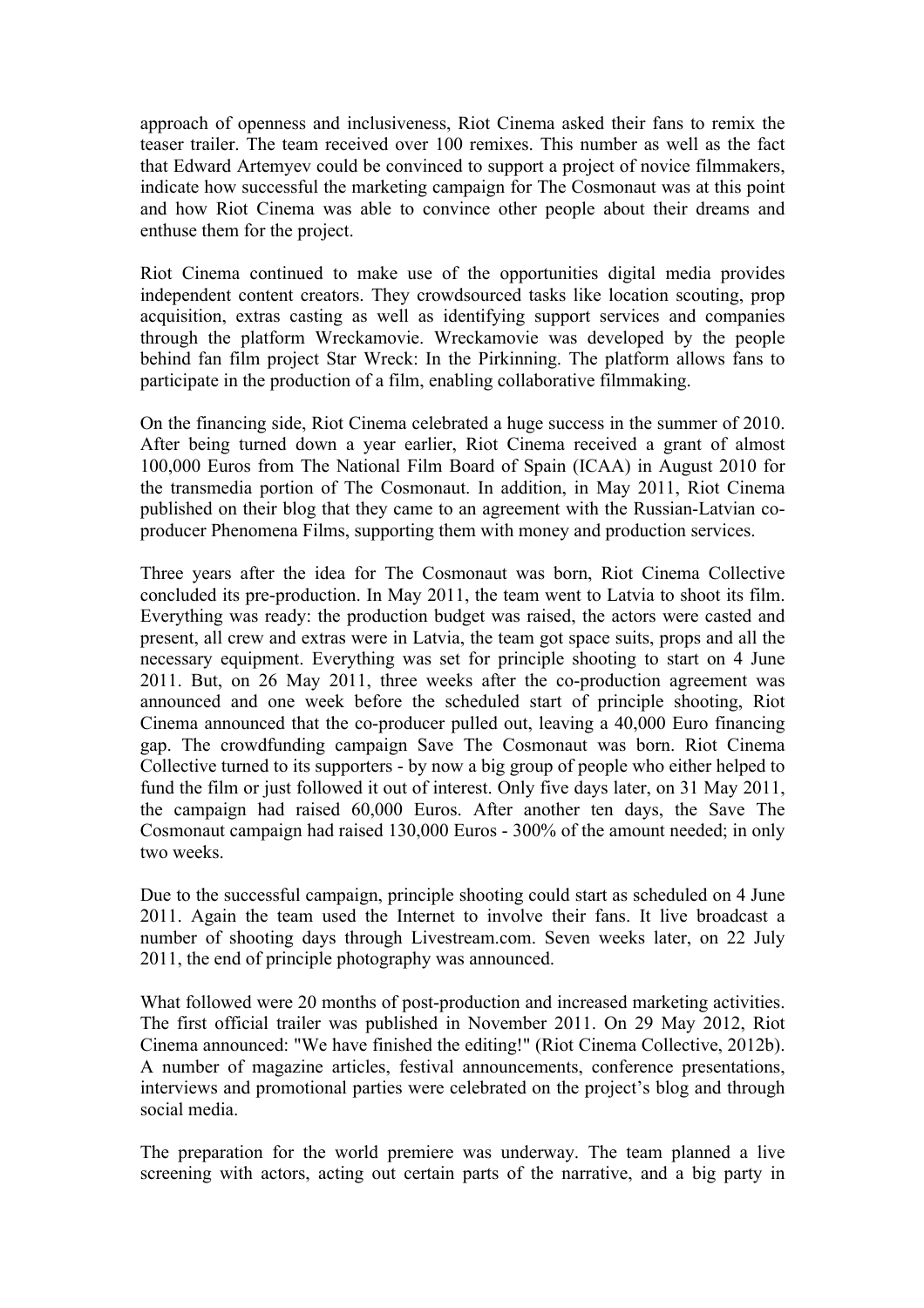Madrid. One day later, the same event was to be held in Barcelona. Canal+ bought the television rights and showed the film in a parallel premiere on its day-and-date release. Four years in the making, the film culminated in this day-and-date release. The crew had achieved what it set out to achieve.

On 14 May 2013, five year after the idea for The Cosmonaut was born, the film had its world premiere in Madrid in front of 1,000 people. One day later, another 1,000 fans saw the Barcelona premiere. During the week that followed, the film could be seen all over Spain, in London, Moscow, France, Canada, Kiev, Los Angeles, Ecuador. Three different VOD platforms showed The Cosmonaut (Filmin, Yomvi, Nubeox), in addition to the film's website.

But The Cosmonaut's story did not end here. The film had to recoup its costs. Most crew deferred their payments. Riot Cinema had planned for donations, VOD income, sales of DVDs, cinema screenings and international sales to gain the income they needed to not only pay everyone but also make a healthy profit and proof their vision of a new business model for independent films in the digital age.

But this was not about to happen. The film reviews were almost devastating. The Cosmonaut received an average rating of 4.2 over 10 on IMDb (n.d.) - a disaster for a film that is the child of the Internet and the crowd. Its crowd now abandoned it and rated it poorly. Viewing figures and, subsequently, income were disappointingly low.

On 6 July 2013, Riot Cinema Collective turned to their fans, somewhat apologizing for disappointing their artistic expectations. But they still celebrated their achievement - possibly rightly so. They had built a huge audience online, raised almost half a million Euros in funding, made a feature film that did not disappoint on a technical level - but failed to tell a story that the masses appreciated. Somewhat disappointed, the team went on in their attempt to sell the film, set up screenings, getting it into festivals, finding distribution partners, and so forth - to little success.

Overall, Riot Cinema Collective had created not only a feature film, but also 34 short films (for their K-Pass), a Facebook Fiction, one book, lots of behind the scenes videos, plenty of parties and marketing events. In the end, The Cosmonaut had 80 theatrical and semi-theatrical screenings in 14 countries during its premiere week (most of them requested by fans). 8,000 people have seen it in cinemas. 10,000 people watched it on Canal+. The film collected almost 27,000 VOD views (through Amazon, iTunes and smaller Spanish VOD platforms), amounting to VOD revenue of 1,800 Euros (the same amount the aggregator charged to put the film on VOD platforms). 17,580 people watched the film on its website. Of these, 2.5% decided to pay for it an average of 3.55 Euros. The Cosmonaut had 47,000 official P2P downloads and 38,000 views for its most popular, illegally uploaded, YouTube version. 505 DVD-books and 81 USBs of the film have been sold. The transmedia episodes garnered 80,000 views. Despite being represented by Imagina International Sales, one of the biggest sales agents in Spain, the film did not get any international sales. It was officially selected for 28 film festivals.<sup>1</sup>

 $1$  All numbers taken from a blog entry on 18 May 2014 (Riot Cinema Collective, 2014).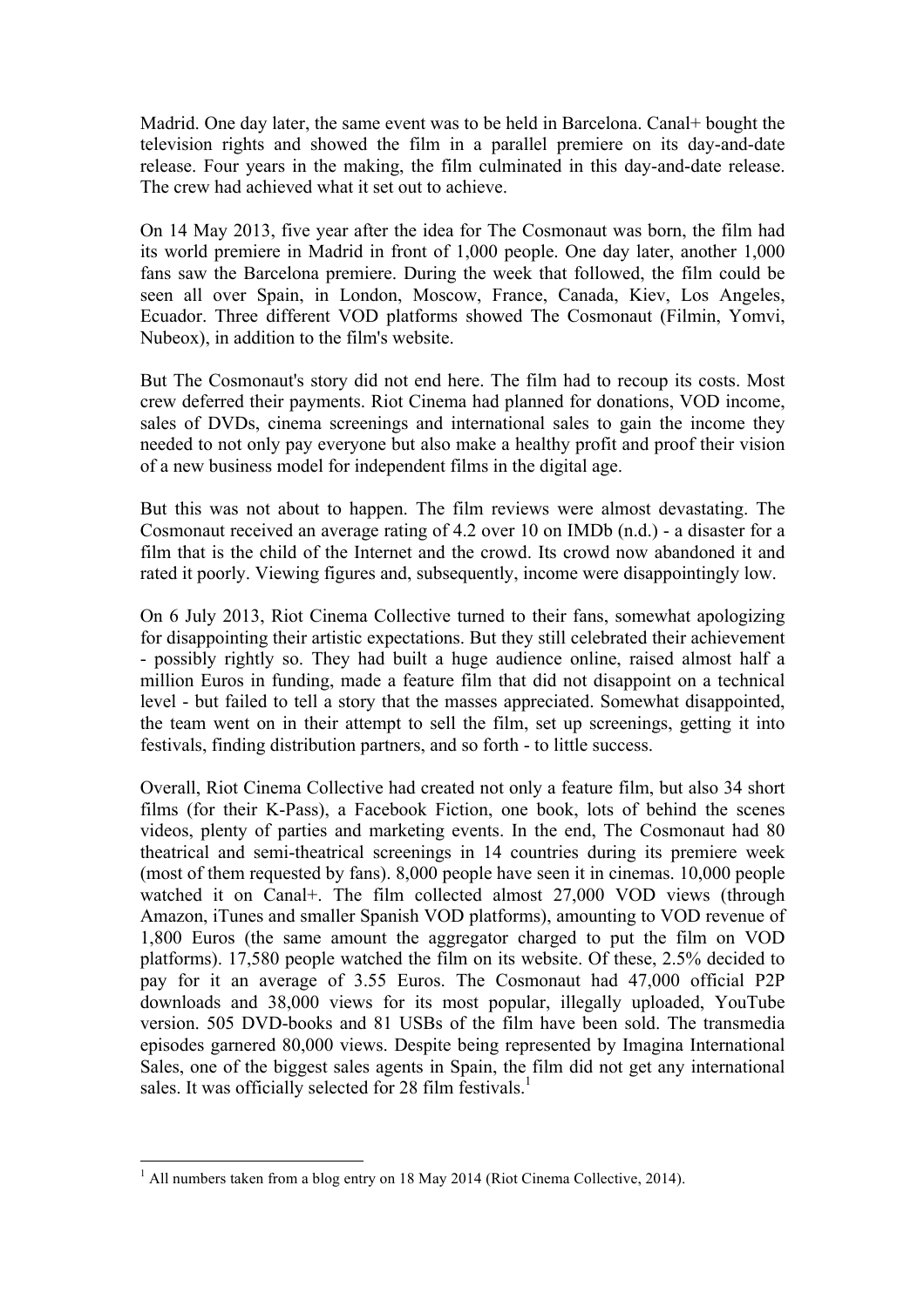The story of The Cosmonaut had one final episode. In early 2014, Riot Cinema Collective received a letter from The National Film Board of Spain (ICAA), the agency that gave them a grant of almost 100,000 Euros. In the letter, the ICAA asked back 73,000 of the 99,500 Euros grant money. The agency argued that their funding rules state that a producer has to cover 30% of a project's costs herself. Riot Cinema had stated that the deferred payments for the creators of the transmedia material would account for these 30%. This was acceptable when the funding agency made the decision to award the project. But since the payments were never made, the ICAA did no longer accept this argument and asked the money back.

As of this writing, Riot Cinema Collective is in a legal battle with the ICAA. They used their last money to pay the lawyers. The company is bankrupt and currently being dissolved. Their only asset, The Cosmonaut, is still with them - and therefore the crowd who had funded it. But should they loose the lawsuit, they will loose their film and therefore everything they have worked for during the past five years.

## **The Cosmonaut & Story Elements and Structure**

The story of The Cosmonaut is one of ambition, success and failure. More importantly, it is, in fact, a story. The making of The Cosmonaut has traditional story elements and follows established storytelling structures.

The story of The Cosmonaut features a hero, Riot Cinema Collective, with the desire to make a feature length film and to revolutionize independent filmmaking. Like most heroes, Riot Cinema Collective also has a weakness the team is unaware off: the need for modesty. Nobody on the team had any prior filmmaking experience before making The Cosmonaut. Yet, they attempted to revolutionize independent filmmaking  $- a$ goal that was probably too big for any hero in a similar situation. The hero's opponent in the story of The Cosmonaut is the traditional film industry. The hero creates a plan (Riot Cinema Collective even calls it 'The Plan') of how to get her desire. Once set on its path, Riot Cinema Collective is confronted with plenty of obstacles concerning funding, marketing and distribution of the film. The premiere of The Cosmonaut solves the main dramatic tension. The current lawsuit against the ICAA is the hero's final battle against the opponent. The story ends with a heartbreaking self-revelation that, despite the film being made, Riot Cinema Collective failed in the attempt to make back its financial investments. The story ends in a new equilibrium with a hero that has learned new things about the world and herself and therefore ultimately changed.

This film is witness to one of the hardest things we have done in our lives. Shooting "The Cosmonaut" became a point of no return. Trapped. We couldn't come back. We couldn't not shoot. Had we done so, our careers would have ended. We would have let everyone down, our prestige down the drain. Our first and last movie... and it was almost so. (Blurb about the behind-the-scenes documentary 'Fighting of'; Riot Cinema Collective, 2012a).

According to John Truby (2008), desire, weakness, opponent, plan, battle, selfrevelation and new equilibrium are the seven key elements to any story. All of them can be located in the story of the making of The Cosmonaut.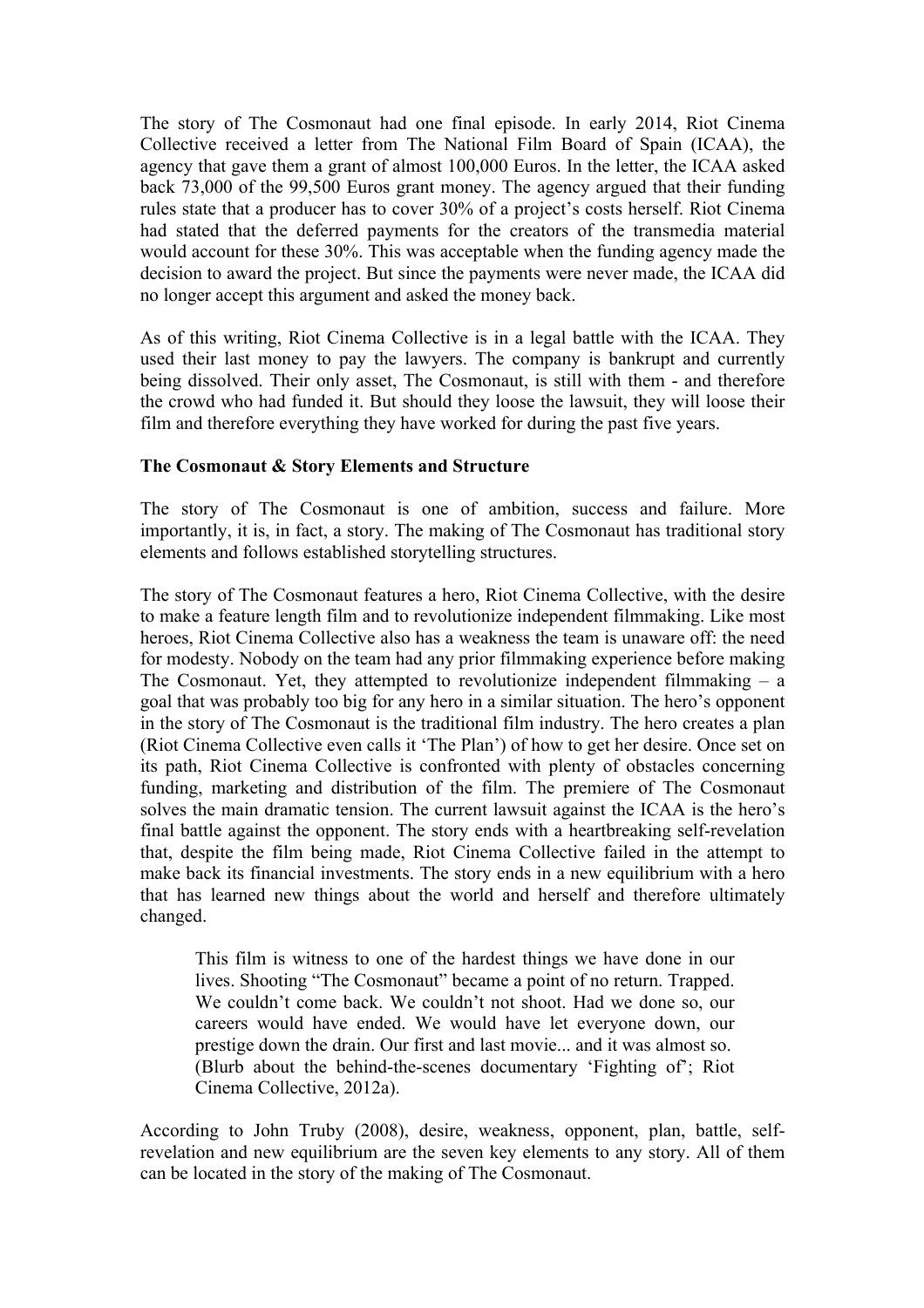The making of The Cosmonaut does not only contain the key elements of a story but also follows an established story structure. The 8-sequence structure is an extension of the traditional 3-act structure in storytelling. It was proposed by Paul Gulino (2004) and builds on the teachings of Frank Daniel.

Following the model of the 8-sequence structure, any story starts with an undisturbed status quo that is disturbed by the 'point of attack' (sequence one). For The Cosmonaut, this inciting incident is the finding of Poetics for Cosmonaut and the inspiration it provided. The story was set on its way.

Sequence two elaborates the main dramatic tension of a story and a commitment by the protagonist to push for the set goal. In The Cosmonaut, it is the decision to make a feature film and with it the dramatic tension whether the film will be completed or not.

The third sequence starts the second act of a story. First obstacles arise and the audience learns why things may be more difficult than they initially seemed. In the case of Riot Cinema, the audience learns about a budget of over 800.000 Euros, a crowdfunding campaign and a planned day-and-date release. This was a tremendously ambitious project, trying to reinvent independent filmmaking. The stakes were high, the obstacles plenty.

The fourth sequence builds up to the midpoint and the first culmination of the story. The Cosmonaut had a successful funding campaign. Riot Cinema's plan seemed to work. The team was in Latvia, ready for principle shooting to start. But then the coproducer pulled out, creating the first real crisis and culminating in the Save The Cosmonaut campaign.

After the intensity of the first culmination, the fifth sequence is often more romantic. It usually explores sub-plot and characters. After the successful Save The Cosmonaut campaign, the attention shifted away from funding to behind the scenes coverage. Riot Cinema and The Cosmonaut team were on an emotional high. They were making the film they wanted to make. The audience learned more about the work on set. Life broadcasts and diaries from set allowed for a deeper exploration of the protagonists.

Sequence six ends the second act. It contains the story's main culmination, resolving the main dramatic tension. The main goal is either reached, not reached or has changed. In The Cosmonaut, completing the film was always the main dramatic tension. Sequence six therefore builds up to the film's world premiere. After countless little obstacles, different cuts and an intensifying marketing campaign, The Cosmonaut had not only built a huge following but also had its premieres in sold-out theaters in Madrid and Barcelona.

At this point, the story could be over. But the main culmination of sequence six creates new tension for sequence seven. This new tension is the result of the main tension. The Cosmonaut was a product now. It was made and now had to be seen, sold and make back its production money. But, like most seventh sequences, the story of The Cosmonaut features a twist. The Cosmonaut was not a good film. It received negative reviews, low to none income and one of its funders, the ICAA, demanded its money back.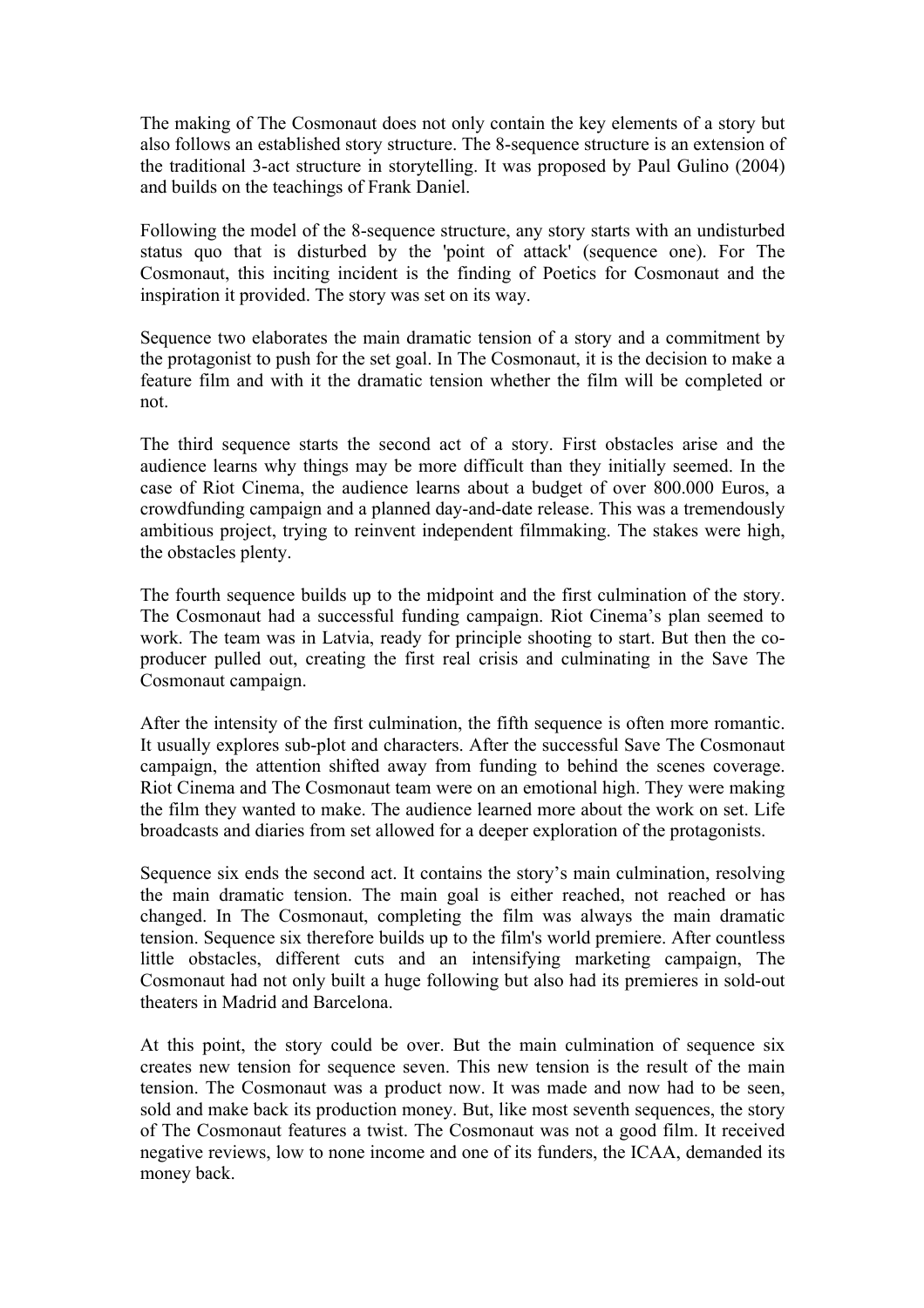The final sequence eight includes the final battle and a resolution. Again, both can be found in the story of The Cosmonaut. At the time of writing this article, Riot Cinema Collective was still in a legal battle with the ICAA – the final battle that would decide whether the team and their investors could hold onto the rights to The Cosmonaut or whether they would be transferred to the ICAA. And the hero changed, as the following excerpt from a very long reflexive blog post indicates:

Because in the end, we feel happly frustrated. We look back and we can see how we put everything we got out there. How we were the best we could be but maybe that wasn't enough. We haven't managed to pay our team yet. Or give back our investors their money. And that's hard. And makes hesitate about many many things: was it really enough? did we do enough? maybe it wasn't the time or the project to expect a return? were we too ambitious? naïve maybe? did we dreamed too high? [sic] (Riot Cinema Collective, 2014).

## **Conclusion**

Digital media and the Internet have changed many facets of film industries around the globe. Film production, marketing, distribution, story structures and copyright issues have been impacted, experimented with and debated in academia as well as by practitioners.

Habitual movie going, pre-existing audiences and mass exhibition and appreciation characterized traditional popular film. Independent film could rarely afford such practices. The mass cultural aspect of popular film made communal conversation and appropriation difficult at best.

The Cosmonaut seems to be an example of a changing landscape in film marketing. The point is not just that the film's making follows storytelling rules. It is much more that the story of its making is made public. And the story of the making of The Cosmonaut is not only told - it is told while it unfolds:

[Our fans] can live a two-year experience instead of a two-hour experience. That's because we are telling them what we are doing every day. And they can live it with us (N. Alcala, personal communication, 2010).

The making of The Cosmonaut is a story. It is not an uncommon story in independent filmmaking. But this story has been told 'live', not retrospectively. For five years, the team has blogged and used social media to update their audience on the progress of their filmmaking journey. From day one, the team was transparent. They told a story about a story. This story allowed Riot Cinema Collective to slowly grow an audience that helped them raise 400,000 Euros.

Sharing the story of a film's making, attracts audiences. The Cosmonaut received a score of 4.2 on IMDb. It had countless bad reviews and did not break even financially. As a one-off product, The Cosmonaut looks like a failure. But it was seen over 200,000 times and raised 400,000 Euros through crowdfunding. People were interested in the story of the film, not the film itself. Following traditional ways of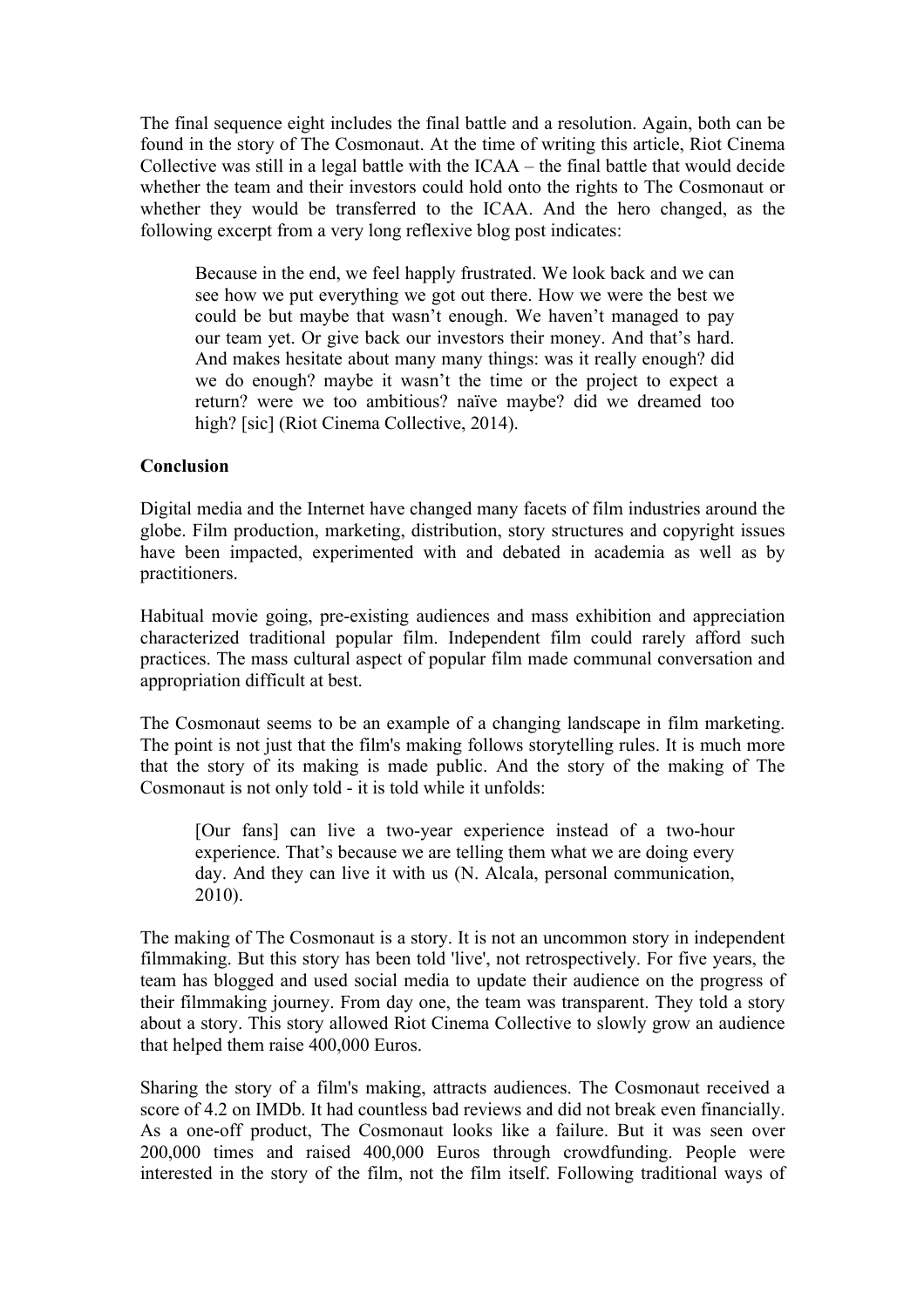rating a film (reviews and income), The Cosmonaut is a disappointing film. The story of its making, however, may prove useful for other independent filmmakers.

We love stories. That is why we love films. But this is also the reason why we love stories about the making of films. Any film contains a point of attack (idea), a lock in (the decision to make the film), a main tension (will it be completed?), a plan, obstacles, ups and downs, a resolution (the film got finished or not) with further implications, a new goal (distribution/reviews/income) and a hero (filmmaker) that changes throughout this journey. Independent filmmakers can now tell these stories while making the film, sharing it with audiences and therefore building audiences over time. Their stories are no longer just their films but the processes of their making. By doing so, everything seems to become one big story (no longer just one film). This also allows filmmakers to extend the story of the actual feature film and include transmedia elements, publish books, Facebook fiction, a music album or Gagarin-themed parties (all done by The Cosmonaut) to create one big story universe. The story is everywhere - in the feature film, its making and ancillary products.

Treating the filmmaking process as the story to tell changes the audience building from a one-off campaign for a finished product to an ongoing process. In this scenario, time and commitment can replace money as the main driver of an audience building campaign. As such, a slightly more level playing field between the commercial mainstream - with its huge marketing budgets - and the independent filmmakers might be created.

Extending the story of a film by telling the story of its making is one way to overcome to problem of findability among the abundance of competing small scale cultural products in today's digital age. It (a) helps to create communities and audiences, who (b) individually experience the making of a film and (c) view a film merely as an end product while 'watching' takes place over an extended period of time.